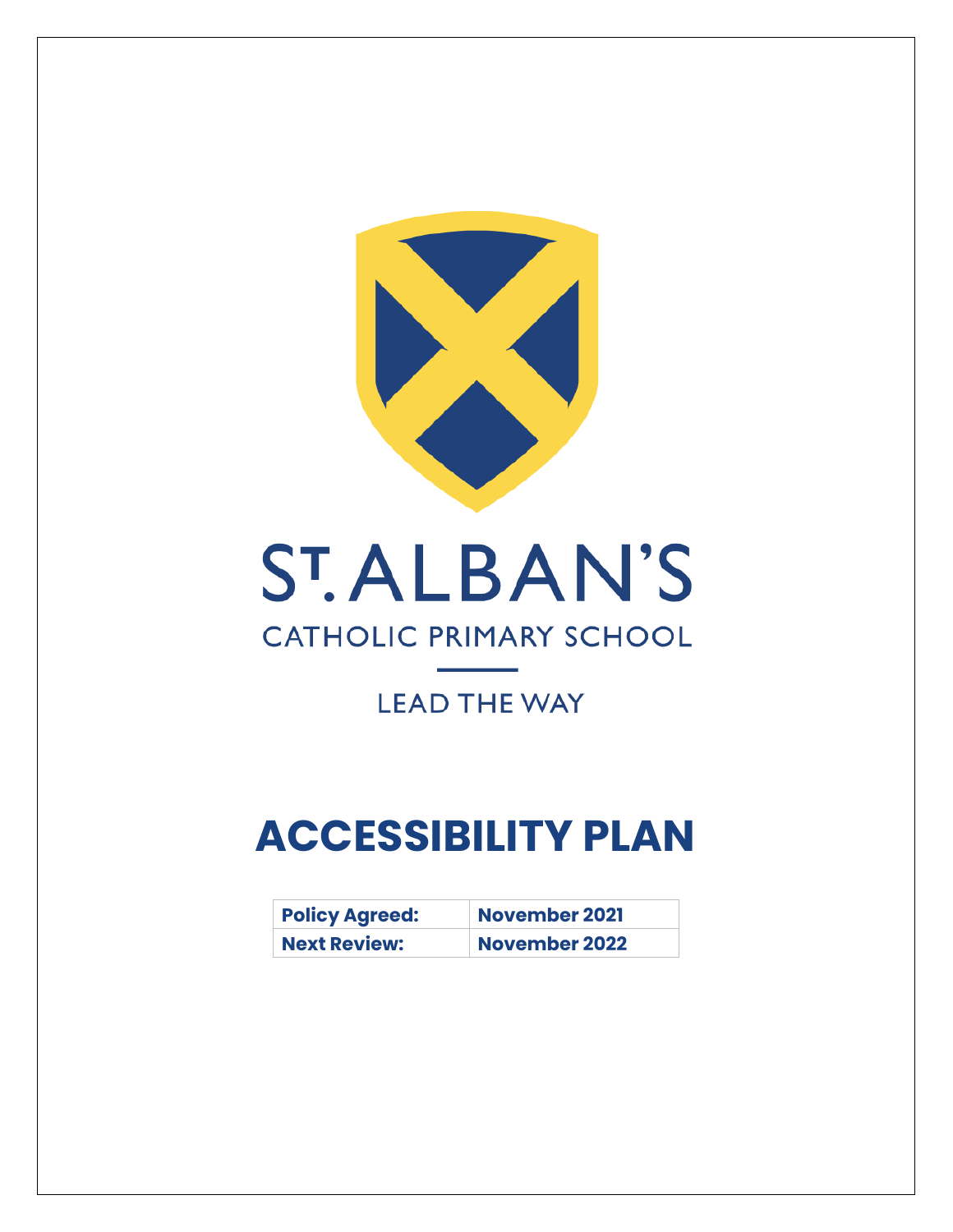St Alban's Catholic Primary School is committed to providing an environment that is suitable and sufficient for all educational purposes which values and includes all students, staff, parents and visitors regardless of Special Educational Needs or Disabilities.

We are committed to challenging negative attitudes about disability and discrimination and accessibility to ensure we develop a culture of awareness, tolerance and inclusion.

We are committed to improving the physical environment of St Alban's Catholic Primary School, the curriculum within St Alban's Catholic Primary School, and the access of information to all stakeholders with disabilities.

Attached is the action plan relating to the key aspects of accessibility as outlined in the Equality Act 2010.

This plan operates alongside our SEND Policy and is consistent with it in terms of principles and resourcing.

The plan will be adjusted and reviewed annually.

We acknowledge a role in raising awareness and training staff and governors in all matters related to disability discrimination and the need to inform attitudes on this matter.

St Alban's Catholic Primary School website will make reference to this Accessibility Plan. The Plan will be approved by Governors and monitored through by the Governing Body.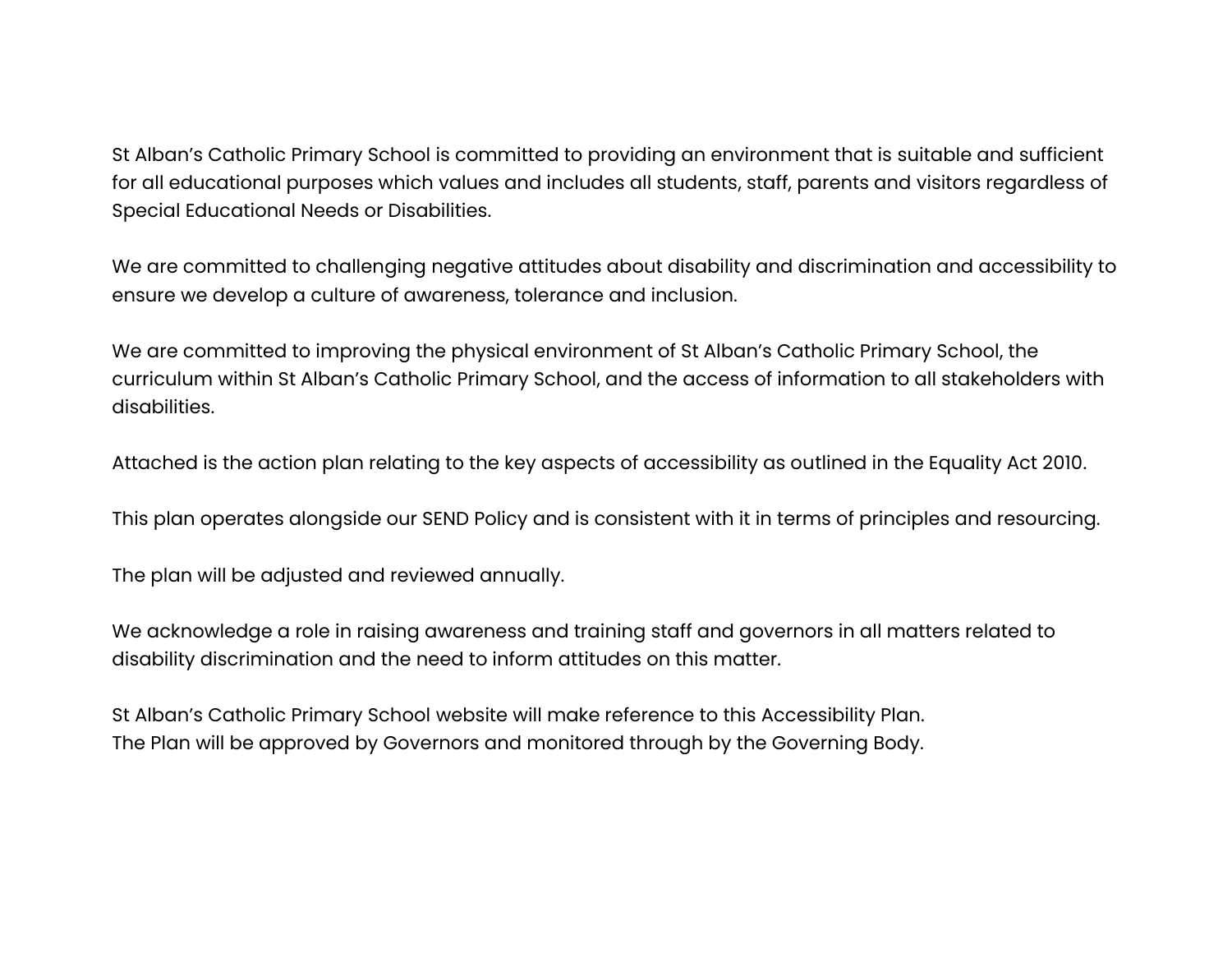| <b>Objective</b>   | Where we are now                     | <b>Actions to further develop</b> | <b>By Whom</b> | <b>By When</b>    |
|--------------------|--------------------------------------|-----------------------------------|----------------|-------------------|
| To improve the     | Pupils with SEND follow<br>$\bullet$ | To annually audit St<br>$\bullet$ | <b>SENCO</b>   | Nov <sub>21</sub> |
| extent by which    | the same curriculum as               | Alban's Catholic Primary          | <b>SLT</b>     |                   |
| pupils with SEND   | those without SEND.                  | School for students who           |                | Audit             |
| can participate in | Pupils with SEND are<br>$\bullet$    | are registered disabled           |                | Completed.        |
| the curriculum.    | invited to attend all                | or consider themselves            |                |                   |
|                    | school trips and                     | disabled and ensure this          |                |                   |
|                    | supported in doing so if             | model is working.                 |                |                   |
|                    | needed.                              | Including                         |                |                   |
|                    | Planning takes place in              | parents/guardians or              |                |                   |
|                    | advance to enable                    | carers.                           |                |                   |
|                    | pupils with SEND to                  | To ensure all staff are           |                |                   |
|                    | participate in trips and             | aware of disabled                 |                |                   |
|                    | extracurricular                      | students and make                 |                |                   |
|                    | activities.                          | reasonable adjustments            |                |                   |
|                    | Communication and                    | and plan for their needs          |                | At the            |
|                    | relationships with                   | within school trips or            |                | beginning of      |
|                    | parents in this regard is            | extra-curricular                  |                | academic          |
|                    | strong.                              | activities.                       |                | year              |
|                    | Pupils with SEND                     | Brief all staff and ensure        |                |                   |
|                    | requiring additional                 | they have adequate                |                |                   |
|                    | resources or staffing for            | training on meeting the           |                |                   |
|                    | specific lessons such as             | needs of pupils with              |                | At the            |
|                    | practical subjects are               | SEND on trips and                 |                | beginning of      |
|                    | supported to ensure                  | extracurricular activities.       |                | academic          |
|                    | their needs are met.                 |                                   |                |                   |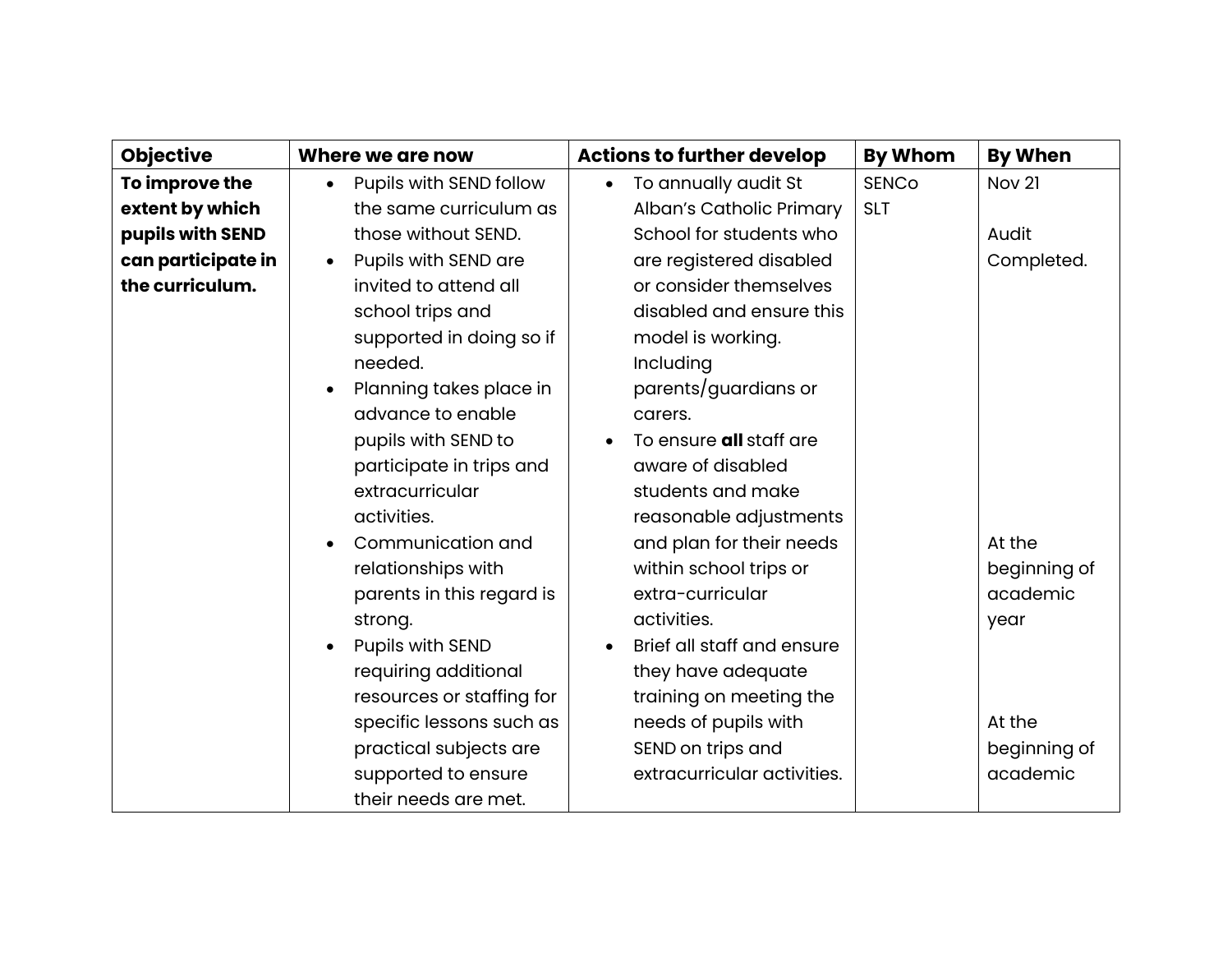|                                                                                                                                                                   | Staff routinely give<br>$\bullet$<br>additional time to<br>ensure lessons are fully<br>accessible.<br>Pupils with SEND have<br>achievement<br>celebrated on all levels.                                                    | Monitor the uptake and<br>$\bullet$<br>expand if possible the<br>extra-curricular<br>activities available to<br>pupils with SEND.<br>Induction training for all<br>staff includes disability<br>discrimination and<br>creating and inclusive<br>curriculum.<br>Specialist staff e.g. from<br>PSS support pupils with<br>SEND to use the IT<br>resources available and<br>specific to their needs. |                                                      | year and on-<br>going<br>On induction<br>and annually<br>at the<br>beginning of<br>the year<br>On-going |
|-------------------------------------------------------------------------------------------------------------------------------------------------------------------|----------------------------------------------------------------------------------------------------------------------------------------------------------------------------------------------------------------------------|---------------------------------------------------------------------------------------------------------------------------------------------------------------------------------------------------------------------------------------------------------------------------------------------------------------------------------------------------------------------------------------------------|------------------------------------------------------|---------------------------------------------------------------------------------------------------------|
| To improve the<br>physical<br>environment of<br>the school for<br>the purpose of<br>increasing the<br>extent to which<br>disabled<br>students are<br>able to take | High contrast edging<br>$\bullet$<br>in all major routes for<br>student and staff<br>travel around the St<br>Alban's Catholic<br>Primary School.<br><b>Disabled toileting</b><br>facilities are in place<br>and available. | To ensure that the<br>$\bullet$<br>buildings are<br>maintained and in<br>keeping with the<br>Equality Act, stairways<br>well lit, doors are easy<br>to open, handrails are<br>available where<br>needed, contrast<br>flooring is available.                                                                                                                                                       | <b>SBM</b><br><b>SLT</b><br>Governing<br><b>Body</b> | Termly                                                                                                  |